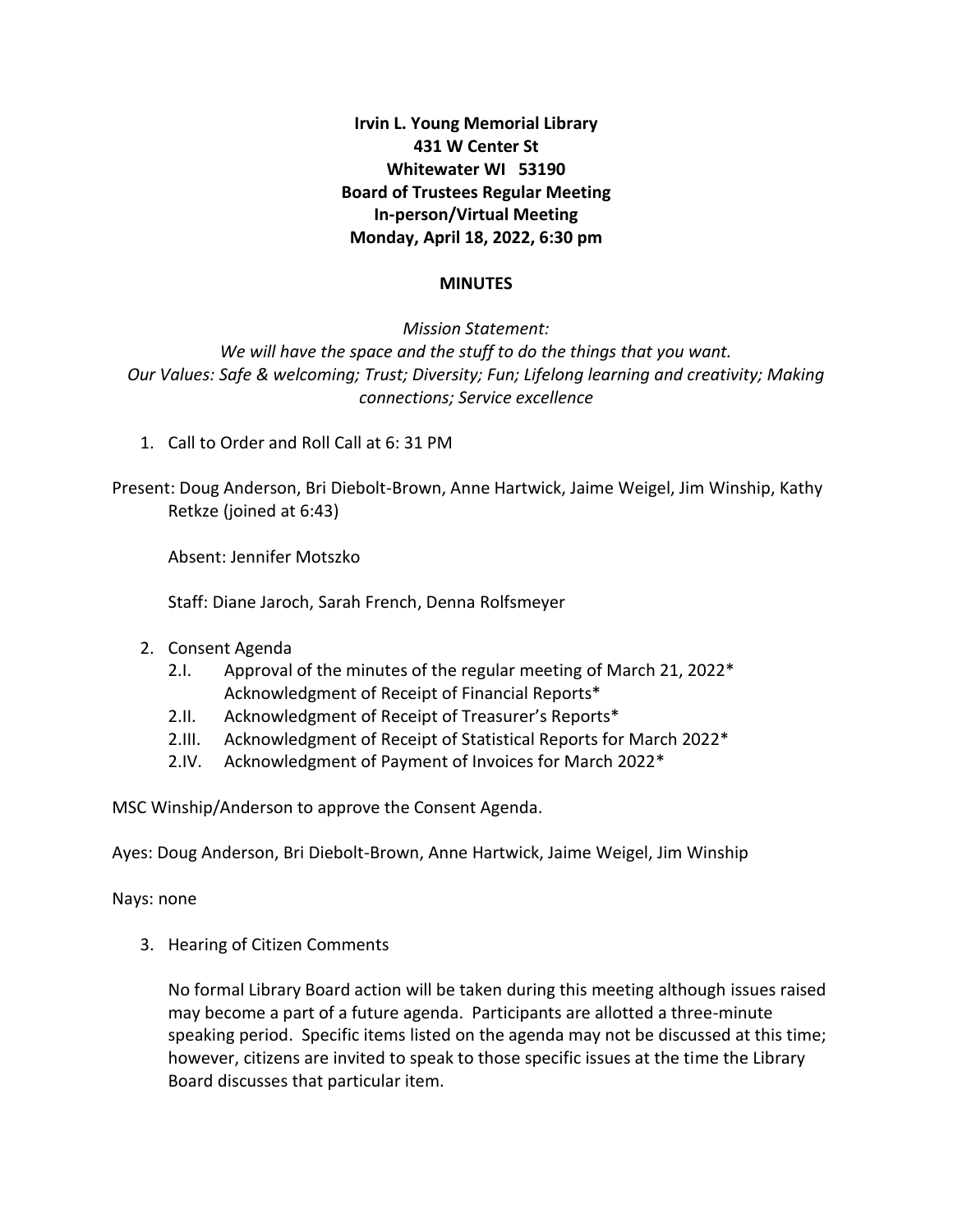- 4. Old Business
	- 4.I Library Building Project
		- 1. Review and approve Agreement of Services with The Sweeney Group.
			- a. Dianne reported that the first payment could come from city fund balance or the money market account.
			- b. According to the fee schedule, the library will owe \$12,000 when we initiate the contract. Anne reported that have sufficient funds to cover this amount in the money market account. Diane will contact Kathy regarding making a payment.

MSC Anderson/Diebolt-Brown to approve the Agreement of Services with The Sweeney Group.

Ayes: Doug Anderson, Bri Diebolt-Brown, Anne Hartwick, Jaime Weigel, Jim Winship

Nays: none

- 2. Update from the Library Expansion and Renovation Steering Committee meeting of April 8, 2022.
	- a. The board reviewed the draft questions for Jodi Sweeney in preparation for the meeting on Wednesday, April 27th.
	- b. Diane will send the questions onto Jodi Sweeney prior to meeting with her.
- 5. New Business
	- 5.I. Review and Re-Approval of the Collection Development Policy
		- a. Bri suggested adding a link in the policy to the documents referenced on page 3.
		- b. Strike the line "Copies of the last three documents are included in this policy." on page 4.

MSC Diebolt-Brown/Winship to approve the Collection Development Policy as amended.

Ayes: Doug Anderson, Bri Diebolt-Brown, Anne Hartwick, Kathy Retzke, Jaime Weigel, Jim Winship

Nays: none

- 6. Staff & Board Reports
	- 6.I. Director's Report ~ see attached
		- Diane shared that a staff member recently resigned, the position has been posted.

6.II. Adult Services Report ~ see attached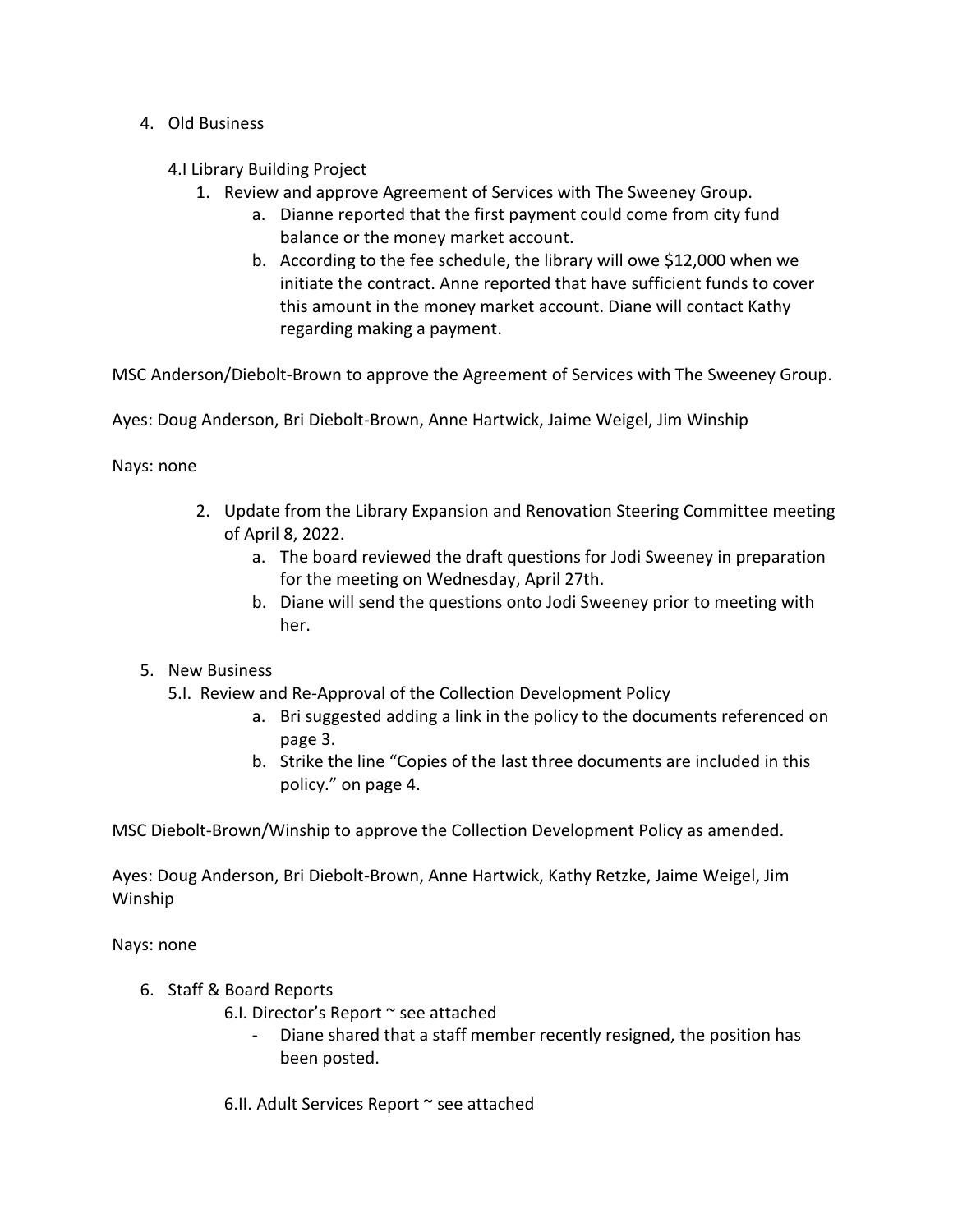- There was a great turnout of the presentation last week titled, "Where are all the aliens?" with the NASA ambassador.

6.III Youth Educational Services Report ~ see attached

- Deena has held 3 story times and Sarah did one at 4:30 on Wednesdays at the Community Space. She's had to adapt the format somewhat but it's going well so far. Both have been able to make good connections.
- Anne said that we should be spreading awareness about this Storytime, perhaps on the Banner.
- Deena gave an update on a recent meeting about the recent influx of migrant families in the area. A welcoming expo will be held on May 21st at the Community Engagement Center.

6.III.i Programming & Makerspace Librarian Report

- Sarah gave an overview of the activities planned for Remake Learning STEAM Day on 4/23.
- She also highlighted that she's been filming videos in advance for the Summer Storyteller series.
- Library will be a co-sponsor of the Whitewater Arts Alliance summer public art project on Main Street. This year's theme is "Great Literary Works."
- 6.IV. Bridges Library System Staff Report ~ see attached
	- Diane will attend a workshop on May 6th at the new Watertown library.
	- Doug asked about grants available through the Bridges system and if we can apply for them. Deena and Diane shared that we can and have applied for grants in the past.
- 6.V. Library Board Reports
	- Jaime and Anne gave a brief update on the development of the land acknowledgement process. Jaime will continue to update the board on the process every other meeting.
- 7. Board Request for Future Agenda Items
	- a. We took a moment to acknowledge Anne and Jim's last meeting as board members. We will vote on a slate of officers at next month's meeting. Alyssa Orlowski and Sallie Berndt have been approved by Common Council to fill the two vacancies and will be at next month's meeting.

If the board has any questions they want to put to the community through the City's Polco online survey system, they will be collected at this time.

8. Confirmation of the next meeting May 16th at 6:30pm.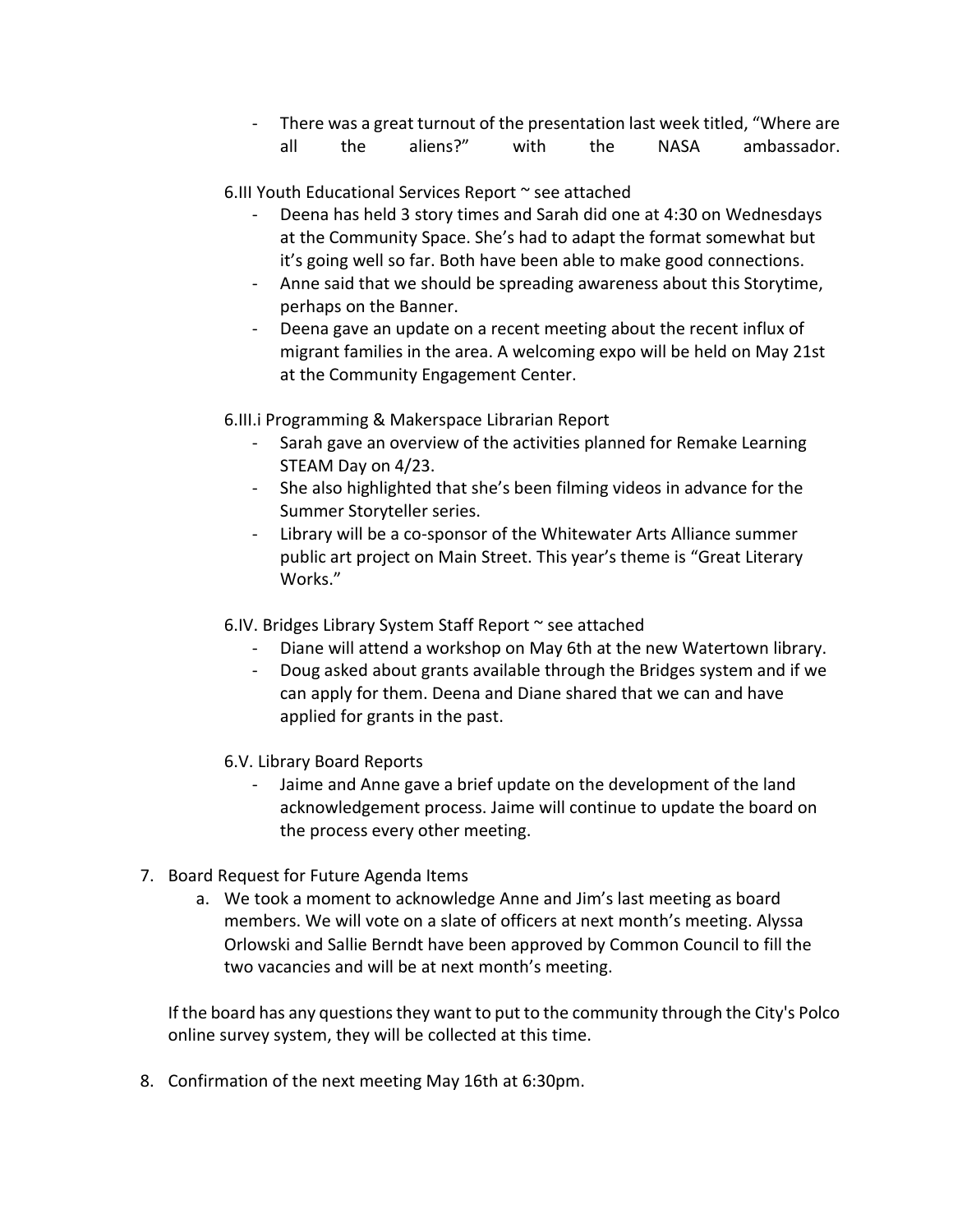Meeting adjourned at 7:26.

Minutes respectfully submitted by Jaime Weigel on April 18, 2022.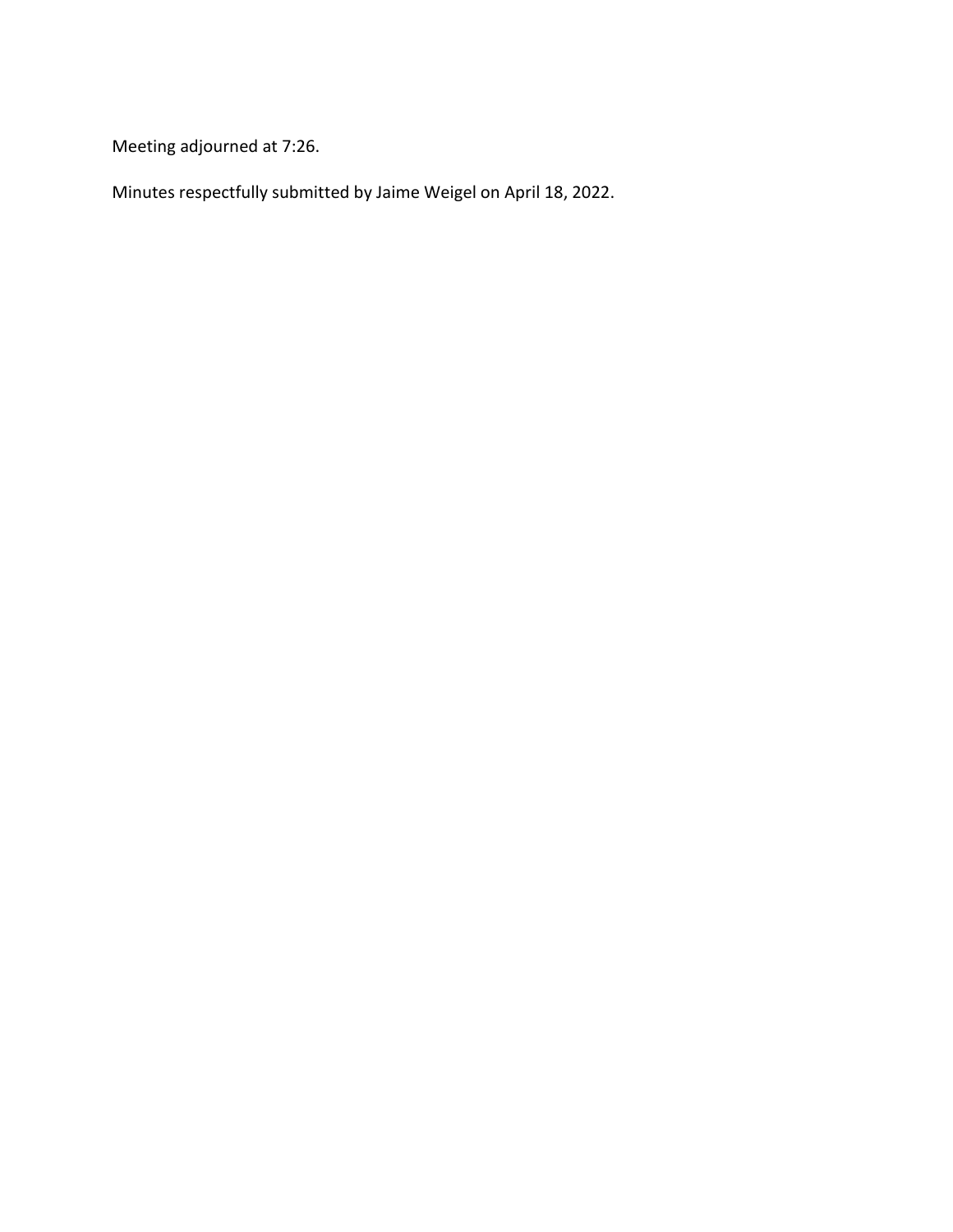# DIRECTOR'S REPORT April 18, 2022

## **I. ADMINISTRATION**

- a. Four work orders were submitted in March.
	- i. Suzanne requested two small pallets be brought to the basement to store items on.
	- ii. Public laptop 16 was not connecting to the printer.
	- iii. The key for the toilet paper holder broke and needed to be replaced.
	- iv. The OPAC in the children's area gave a pop-up message informing us that the CAFÉ app would no longer be supported by Internet Explorer come June and we should consider switching to Edge.

## **II. BUDGET**

a. None.

# **III. PERSONNEL**

a. I completed performance evaluations for all my direct reports on Friday, March 25. All staff will receive a cost of living adjustment, retroactive to January 1, in their second April paycheck.

# **IV. LIBRARY COLLECTION**

a. None.

# **V. PUBLIC AND COMMUNITY RELATIONS**

- a. We were invited by Cathy Anderson to participate in the Community Member Welcome to Whitewater Expo taking place on May 21<sup>st</sup>. Sarah will be representing us at this event.
- b. Deana began Wednesday afternoon story times at the Community Space.

# **VI. LIBRARY BOARD RELATIONS**

a. None.

## **VII. LIAISING WITH CITY, STATE, COUNTY, AND SYSTEM GROUPS**

a. None.

## **VIII. PROFESSIONAL DEVELOPMENT**

- a. None.
- **IX. STRATEGIC PLAN**
	- a. None.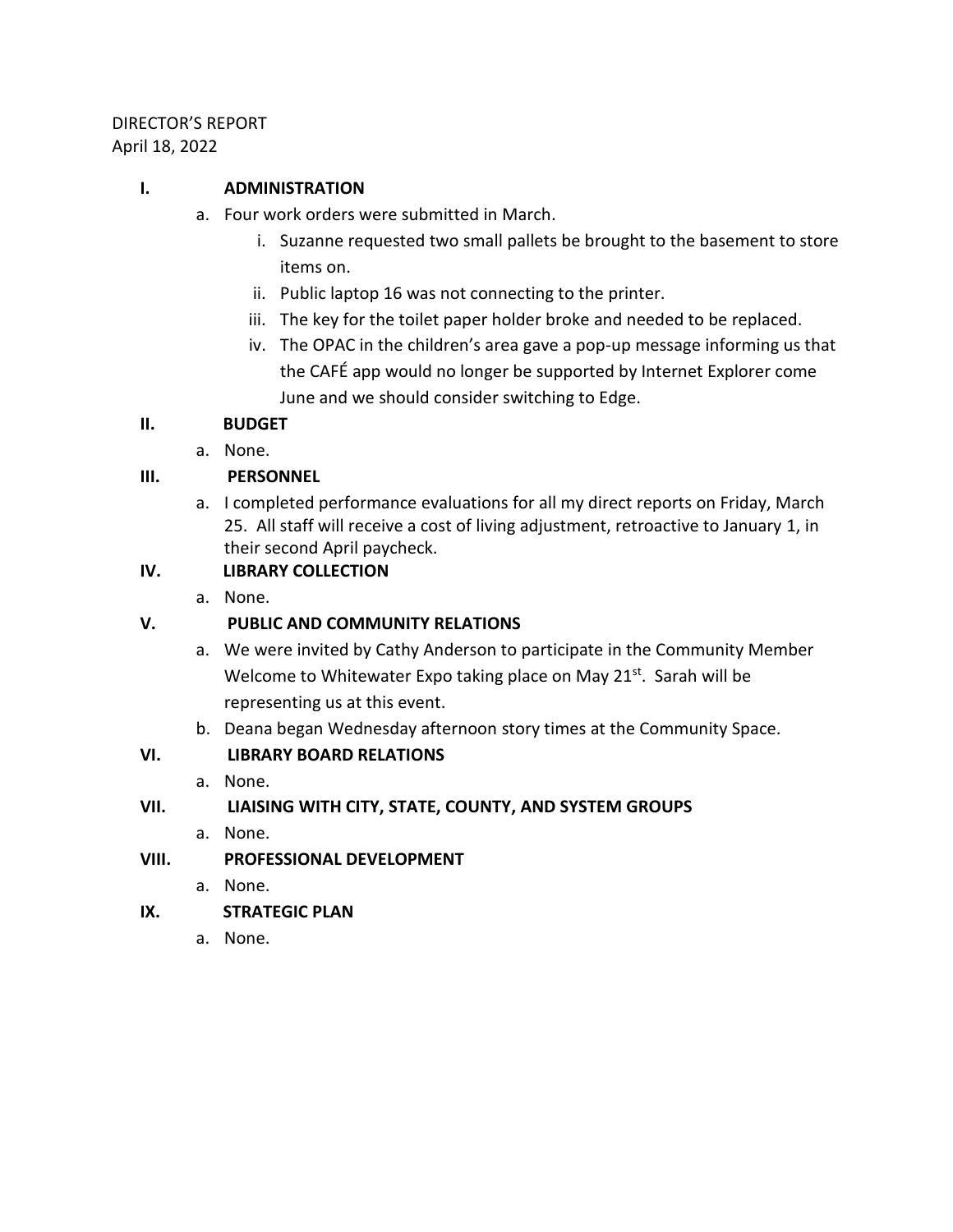## **Adult Services Report April 2022**

### **Report:**

I completed the face to face 2021 performance evaluations for the circulation staff.

Stacey has been training me to perform her director duties, so I am prepared to handle the day to day operations when she is on medical leave.

## **Collection Development:**

I continue to do monthly weeding in the various adult collections.

I created four book displays for the month of April.

## **Virtual Meetings/Webinars/Training Sessions Attended:**

March 15: Infosec Training: Phishing and Social Media and Mobile & Physical Security March 15-18: Completed face to face performance evaluations with the circulation staff March 21: Library Board Meeting March 23: Bridges Circulation Meeting March 23: Meeting with Deana and Sarah March 29: SEWI Adult Programming Meeting March 30: Staff Meeting with Stacey, Deana, and Sarah April 06: Infosec Training: Malware & Suspicious Email April 08: Library Expansion and Steering Committee Meeting April 13: Meeting with City Manager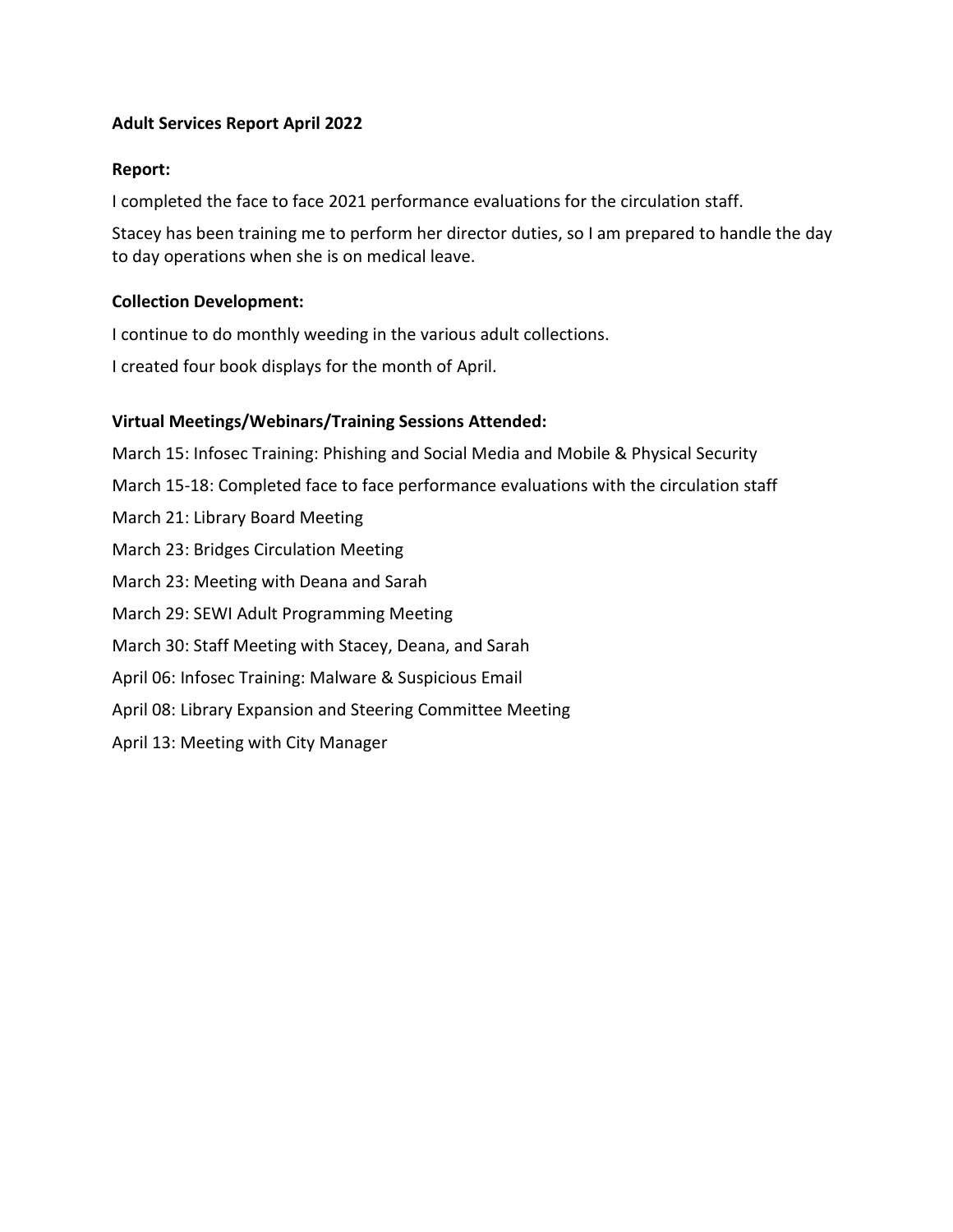## **Youth Educational Services Report April 2022**

## **Upcoming Events**

March 30<sup>th</sup>-May 18<sup>th</sup>: Spring Storytime on Wednesday morning at 9:30 & 10:30. March 30<sup>th</sup>-May 18<sup>th</sup>: Storytime at the Community Space on Wednesday evenings at 4:30 p.m. April 22<sup>nd</sup>: Homeschool Meet & Greet at 1:00 p.m. April 30<sup>th</sup>: Stress-Less Saturday at 1:00 p.m. May 13<sup>th</sup>: Homeschool Program at 1:00 p.m. May 14<sup>th</sup>: Stress-Less Saturday at 1:00 p.m.

### **Nicaraguan Migrant Meetings**

Sarah and I attended two meetings regarding the recent influx of migrants from Nicaragua to Whitewater. Both meetings explored what resources the city had to offer our new residents. It was decided that the city would host educational sessions for the new residents on how to access a variety of services. The library will be hosting and participating in many of these sessions.

## **Washington Elementary 4K Class Visits**

I was contacted by Washington Elementary teacher Erin Maron to see if we could continue 4K class field trips to the library. This year's field trip will be held on Thursday, April  $14<sup>th</sup>$ . We'll start with a quick story time, followed by a library tour, and end with a fun simulation of how a book is added to the library shelves.

### **YAAASSS Bags**

We had 20 students request bags this month!

### **National Library Week**

We filmed three videos for National Library Week, all of which were posted to our Facebook page. The first was a behind-the-scenes look at the book drop, the second featured staff book talking their favorite book about books, and the last was staff book talking the books they were planning on reading over the weekend.

I am in the process of filming a video for Memory Kits, a new collection created by Suzanne, as well as summer reading program videos that will be sent to the schools.

### **Meetings & Trainings**

March 23<sup>rd</sup> & 24<sup>th</sup>: Nicaraguan Migrant Meetings.

March 31<sup>st</sup>: Met with Sarah to discuss homeschool programming, Thursday night concerts, and National Library Week videos.

April 2<sup>nd</sup>: NASA@ My Library Affinity Group Meeting.

April 12<sup>th</sup>: NASA@ My Library Affinity Group Meeting.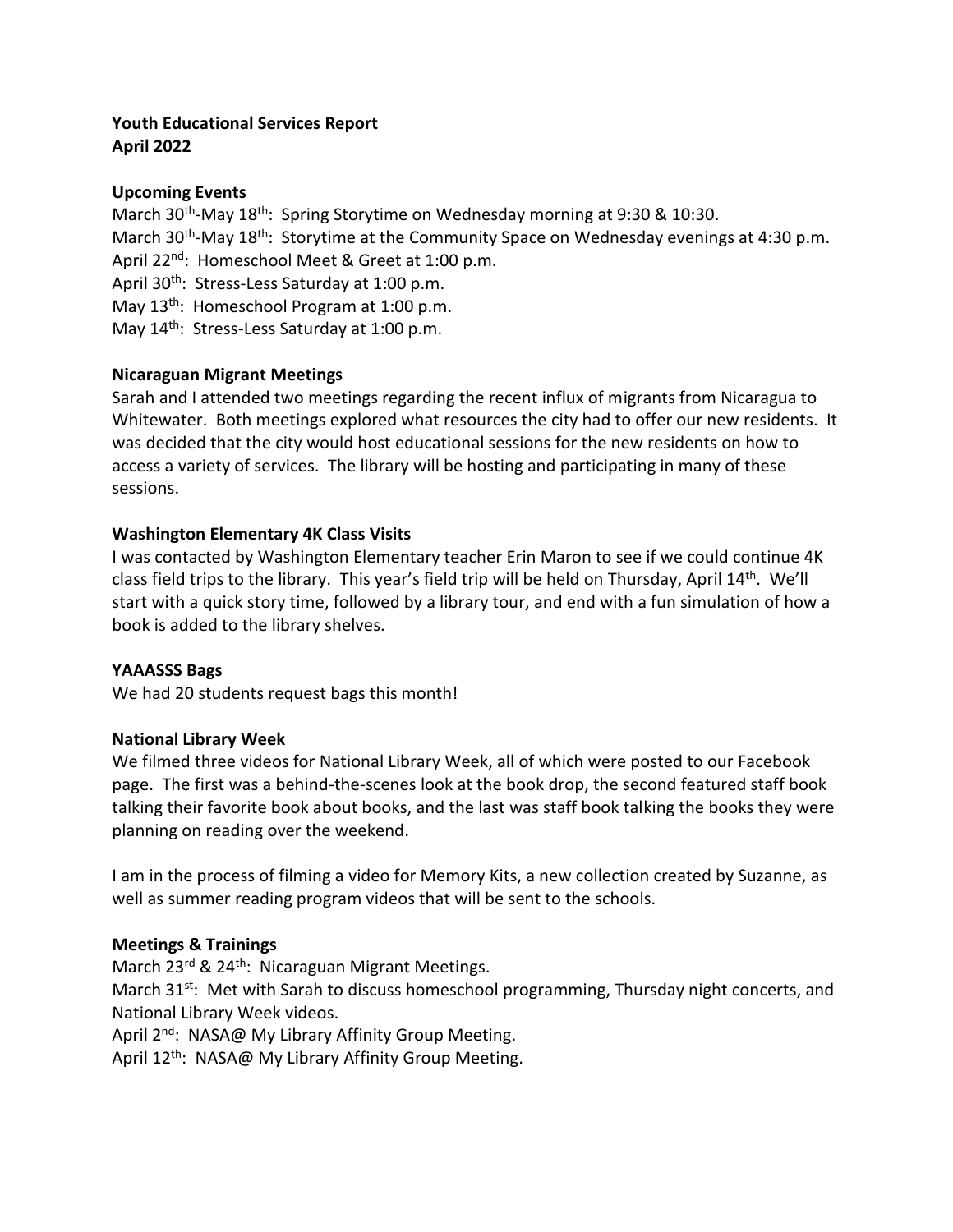Programming & Makerspace Librarian Report April 2022 Sarah Hemm

Programs:

- Total participation in self-directed Mosaic Shamrock in Makerspace 19
- Month of April: Celebrating Local Poets I've received submissions from several local poets of videos of their original poems to post to our social media for National Poetry Month
- 4/1: Mini magnetic poetry kit, self-directed in Makerspace for month of April
- 4/5: Poetry Explorers for ages 8+. In-person attendance 6. Take-home kits throughout April.
- 4/6: Storytime (sub for Deana). 9:30 (15) and 10:30 (14).
- 4/6: Storytime at the Community Space (sub for Deana). Attendance 5.

Upcoming Programs:

- 4/16: Stress-Less Saturday for teens.
- 4/19: Poetry Embroidery, in-person + take home kits for adults
- 4/22: Homeschool Meet & Greet (with Deana)
- 4/23: Remake Learning STEAM Day. In-person for families.
- Month of May: Self-directed in the Makerspace Teacher Appreciation Card making
- 5/4: May the Fourth -- paper circuits, coding, littleBits Star Wars droid. For teens, inperson
- 5/6: Crafternoon: Decoupage flower pots. For adults, in-person. Extra materials will be put in the Makerspace for self-directed program for the rest of the month.
- 5/9: Kids Take & Make: DIY Kaleidoscopes
- 5/16: Public art project with Whitewater Arts Alliance. Adult, in-person program to collaborate on artwork that will be on display downtown this summer.
- 5/19: Maker Club: Polymer Clay creations. For kids, in-person
- 5/21: Community Welcome Expo. All ages, off-site
- 5/23: Adult Take & Make: Felt Bird Bookmarks
- 5/31: Lotus flower lantern craft workshop. Hybrid (zoom + in-person). Ages 10+

Makerspace Use:

- 3/16: Shamrock mosaic
- 3/19: Craft supplies
- 3/21: Tour
- 3/21: Rubber stamps
- 3/22: Craft supplies
- 3/22: Sewing machine
- 3/23: Craft supplies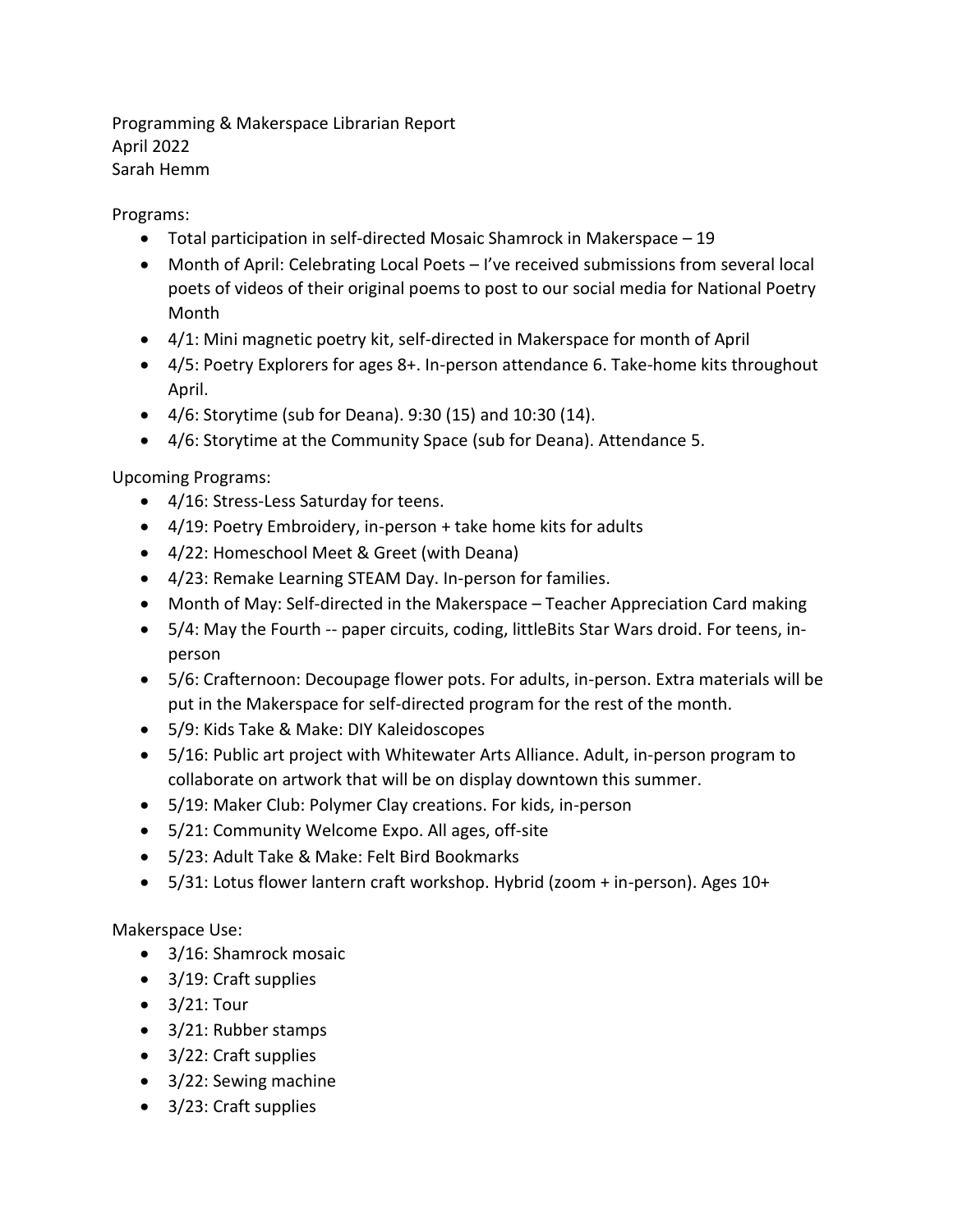- 3/23: 3D printer
- 3/23: 3D printer
- 3/24: Craft oven
- 3/28: Craft supplies
- 3/29: Craft oven
- 3/30: 3D printer
- 3/31: VHS to digital
- 3/31: Polymer clay
- 3/31: VHS to digital
- 4/1: Alcohol ink markers
- 4/1: Craft supplies
- 4/2: Sewing machine
- 4/5: Cricut
- 4/6: VHS to digital, Scanner
- 4/8: Laminator
- 4/8: Magnetic poetry

Makerspace Training Appointments: 3.25 hours

Donations:

• Karen E. (staff) donated various craft supplies

Equipment & Technology:

- Added an embroidery kit for Makerspace use
- Updated Cricut Design Space on Makerspace laptop
- Cleaned the 3D printer

Other Updates:

- Located historical materials for Chamber of Commerce 80<sup>th</sup> anniversary display and started the Summer Storyteller series of videos with Kellie Carper.
- National Library Week: Helped Deana with videos and gave out coloring sheets, 66 buttons.
- Finished the Makerspace User spreadsheet and here are some statistics:
	- o Total trained Makerspace users: 291
	- o Most used equipment: 3D Printer (140); VHS to DVD/Digital (61); Cricut (44); Bigshot Sizzix die cut machine (23); Sewing machine (22); Accuquilt (17)
	- o Surprising that more people don't use the laminator. I posted a promo on social media.